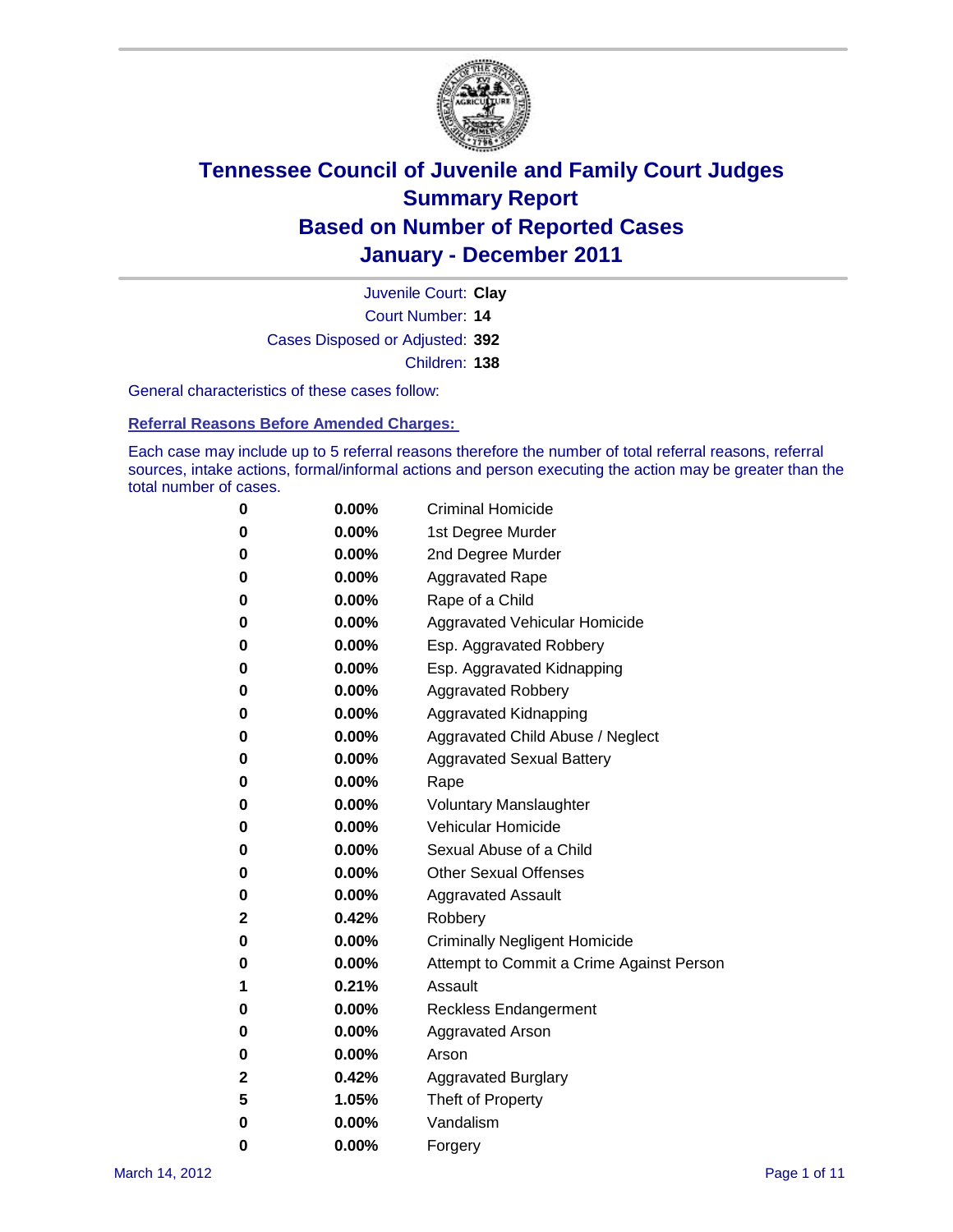

Court Number: **14** Juvenile Court: **Clay** Cases Disposed or Adjusted: **392** Children: **138**

#### **Referral Reasons Before Amended Charges:**

Each case may include up to 5 referral reasons therefore the number of total referral reasons, referral sources, intake actions, formal/informal actions and person executing the action may be greater than the total number of cases.

| 0            | 0.00%    | <b>Worthless Checks</b>                                     |
|--------------|----------|-------------------------------------------------------------|
| 0            | 0.00%    | Illegal Possession / Fraudulent Use of Credit / Debit Cards |
| $\mathbf{2}$ | 0.42%    | <b>Burglary</b>                                             |
| 0            | 0.00%    | Unauthorized Use of a Vehicle                               |
| 0            | $0.00\%$ | <b>Cruelty to Animals</b>                                   |
| 0            | 0.00%    | Sale of Controlled Substances                               |
| 3            | 0.63%    | <b>Other Drug Offenses</b>                                  |
| 9            | 1.89%    | <b>Possession of Controlled Substances</b>                  |
| 0            | 0.00%    | <b>Criminal Attempt</b>                                     |
| 0            | 0.00%    | Carrying Weapons on School Property                         |
| 0            | 0.00%    | Unlawful Carrying / Possession of a Weapon                  |
| 1            | 0.21%    | <b>Evading Arrest</b>                                       |
| 0            | $0.00\%$ | Escape                                                      |
| 0            | 0.00%    | Driving Under Influence (DUI)                               |
| 10           | 2.10%    | Possession / Consumption of Alcohol                         |
| 2            | 0.42%    | Resisting Stop, Frisk, Halt, Arrest or Search               |
| 0            | $0.00\%$ | <b>Aggravated Criminal Trespass</b>                         |
| 0            | $0.00\%$ | Harassment                                                  |
| 0            | 0.00%    | Failure to Appear                                           |
| 0            | 0.00%    | Filing a False Police Report                                |
| 0            | 0.00%    | Criminal Impersonation                                      |
| 0            | 0.00%    | <b>Disorderly Conduct</b>                                   |
| 0            | $0.00\%$ | <b>Criminal Trespass</b>                                    |
| 1            | 0.21%    | <b>Public Intoxication</b>                                  |
| 0            | 0.00%    | Gambling                                                    |
| 61           | 12.79%   | Traffic                                                     |
| 3            | 0.63%    | <b>Local Ordinances</b>                                     |
| 0            | 0.00%    | Violation of Wildlife Regulations                           |
| 0            | $0.00\%$ | Contempt of Court                                           |
| 0            | 0.00%    | Violation of Probation                                      |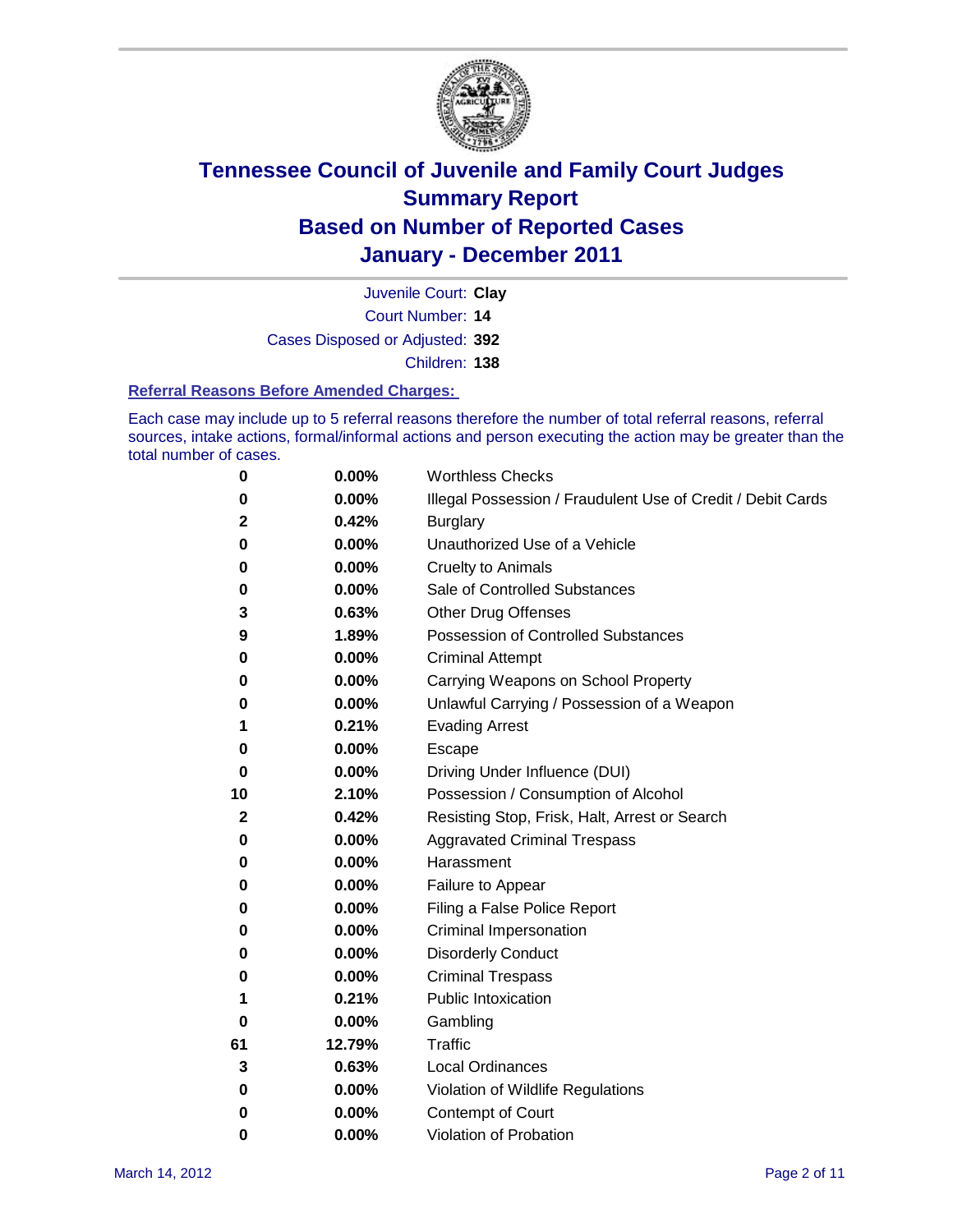

Court Number: **14** Juvenile Court: **Clay** Cases Disposed or Adjusted: **392** Children: **138**

#### **Referral Reasons Before Amended Charges:**

Each case may include up to 5 referral reasons therefore the number of total referral reasons, referral sources, intake actions, formal/informal actions and person executing the action may be greater than the total number of cases.

| 0            | 0.00%   | Violation of Aftercare                 |
|--------------|---------|----------------------------------------|
| 3            | 0.63%   | Unruly Behavior                        |
| 22           | 4.61%   | Truancy                                |
| 1            | 0.21%   | In-State Runaway                       |
| $\mathbf{2}$ | 0.42%   | Out-of-State Runaway                   |
| 8            | 1.68%   | Possession of Tobacco Products         |
| 1            | 0.21%   | Violation of a Valid Court Order       |
| $\bf{0}$     | 0.00%   | Violation of Curfew                    |
| 0            | 0.00%   | Sexually Abused Child                  |
| 0            | 0.00%   | <b>Physically Abused Child</b>         |
| 7            | 1.47%   | Dependency / Neglect                   |
| 0            | 0.00%   | <b>Termination of Parental Rights</b>  |
| $\bf{0}$     | 0.00%   | <b>Violation of Pretrial Diversion</b> |
| $\bf{0}$     | 0.00%   | Violation of Informal Adjustment       |
| 308          | 64.57%  | <b>Judicial Review</b>                 |
| 23           | 4.82%   | <b>Administrative Review</b>           |
| $\bf{0}$     | 0.00%   | <b>Foster Care Review</b>              |
| 0            | 0.00%   | Custody                                |
| 0            | 0.00%   | Visitation                             |
| 0            | 0.00%   | Paternity / Legitimation               |
| 0            | 0.00%   | <b>Child Support</b>                   |
| 0            | 0.00%   | <b>Request for Medical Treatment</b>   |
| 0            | 0.00%   | <b>Consent to Marry</b>                |
| 0            | 0.00%   | Other                                  |
| 477          | 100.00% | <b>Total Referrals</b>                 |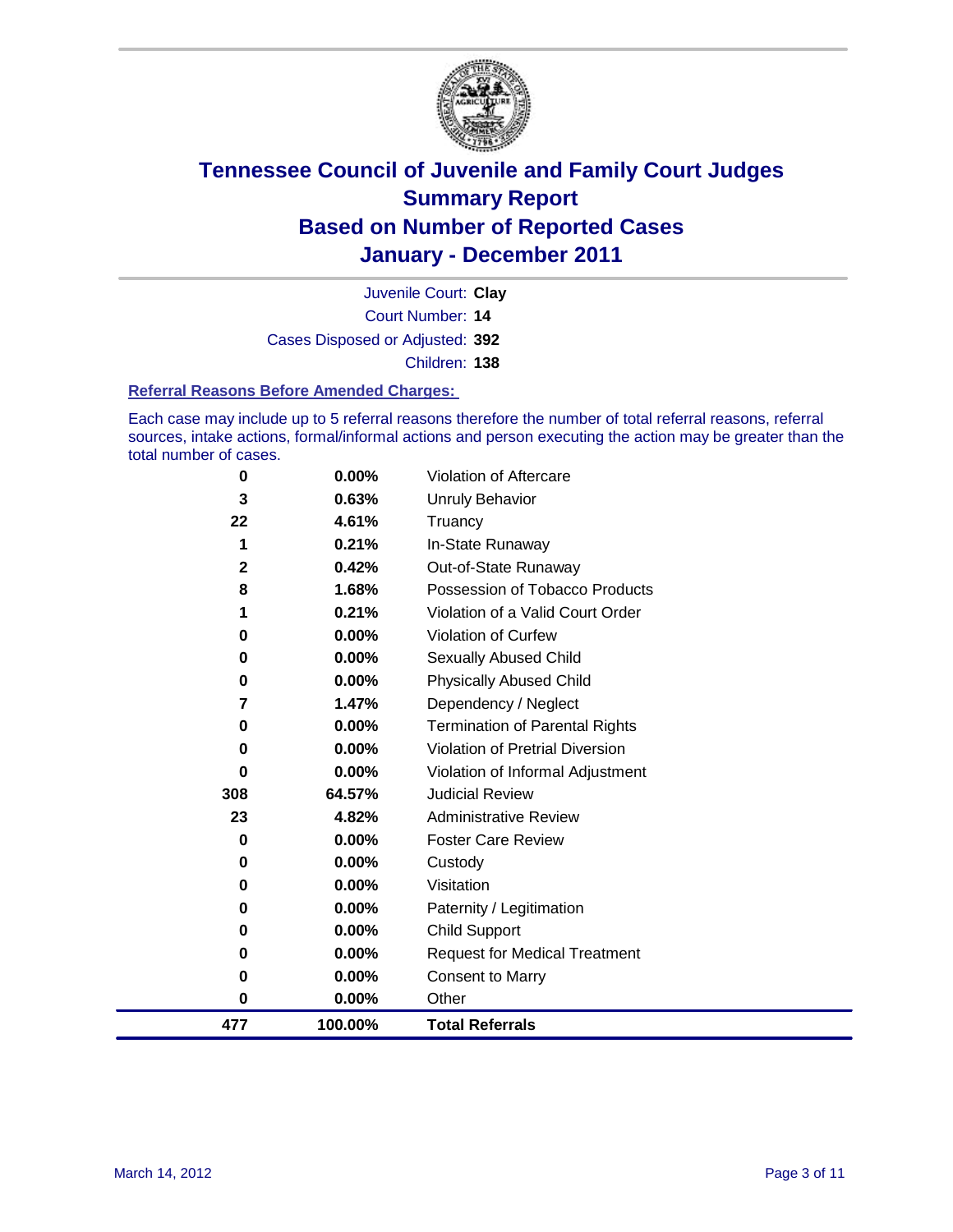

|                            |                                 | Juvenile Court: Clay              |
|----------------------------|---------------------------------|-----------------------------------|
|                            |                                 | <b>Court Number: 14</b>           |
|                            | Cases Disposed or Adjusted: 392 |                                   |
|                            |                                 | Children: 138                     |
| <b>Referral Sources: 1</b> |                                 |                                   |
| 105                        | 22.01%                          | <b>Law Enforcement</b>            |
| 0                          | 0.00%                           | Parents                           |
| 1                          | 0.21%                           | <b>Relatives</b>                  |
| $\bf{0}$                   | 0.00%                           | Self                              |
| 29                         | 6.08%                           | School                            |
| 1                          | 0.21%                           | <b>CSA</b>                        |
| 34                         | 7.13%                           | <b>DCS</b>                        |
| 0                          | 0.00%                           | <b>Other State Department</b>     |
| $\bf{0}$                   | 0.00%                           | <b>District Attorney's Office</b> |
| 304                        | 63.73%                          | <b>Court Staff</b>                |
| 0                          | 0.00%                           | Social Agency                     |
| 0                          | 0.00%                           | <b>Other Court</b>                |
| 1                          | 0.21%                           | Victim                            |
|                            | 0.21%                           | Child & Parent                    |
| 0                          | 0.00%                           | Hospital                          |
| 0                          | 0.00%                           | Unknown                           |
| 1                          | 0.21%                           | Other                             |
| 477                        | 100.00%                         | <b>Total Referral Sources</b>     |

### **Age of Child at Referral: 2**

| 138 | 100.00%  | <b>Total Child Count</b> |
|-----|----------|--------------------------|
| 0   | $0.00\%$ | <b>Unknown</b>           |
| 1   | 0.72%    | Ages 19 and Over         |
| 53  | 38.41%   | Ages 17 through 18       |
| 31  | 22.46%   | Ages 15 through 16       |
| 13  | 9.42%    | Ages 13 through 14       |
| 6   | 4.35%    | Ages 11 through 12       |
| 34  | 24.64%   | Ages 10 and Under        |
|     |          |                          |

<sup>1</sup> If different than number of Referral Reasons (477), verify accuracy of your court's data.

<sup>2</sup> One child could be counted in multiple categories, verify accuracy of your court's data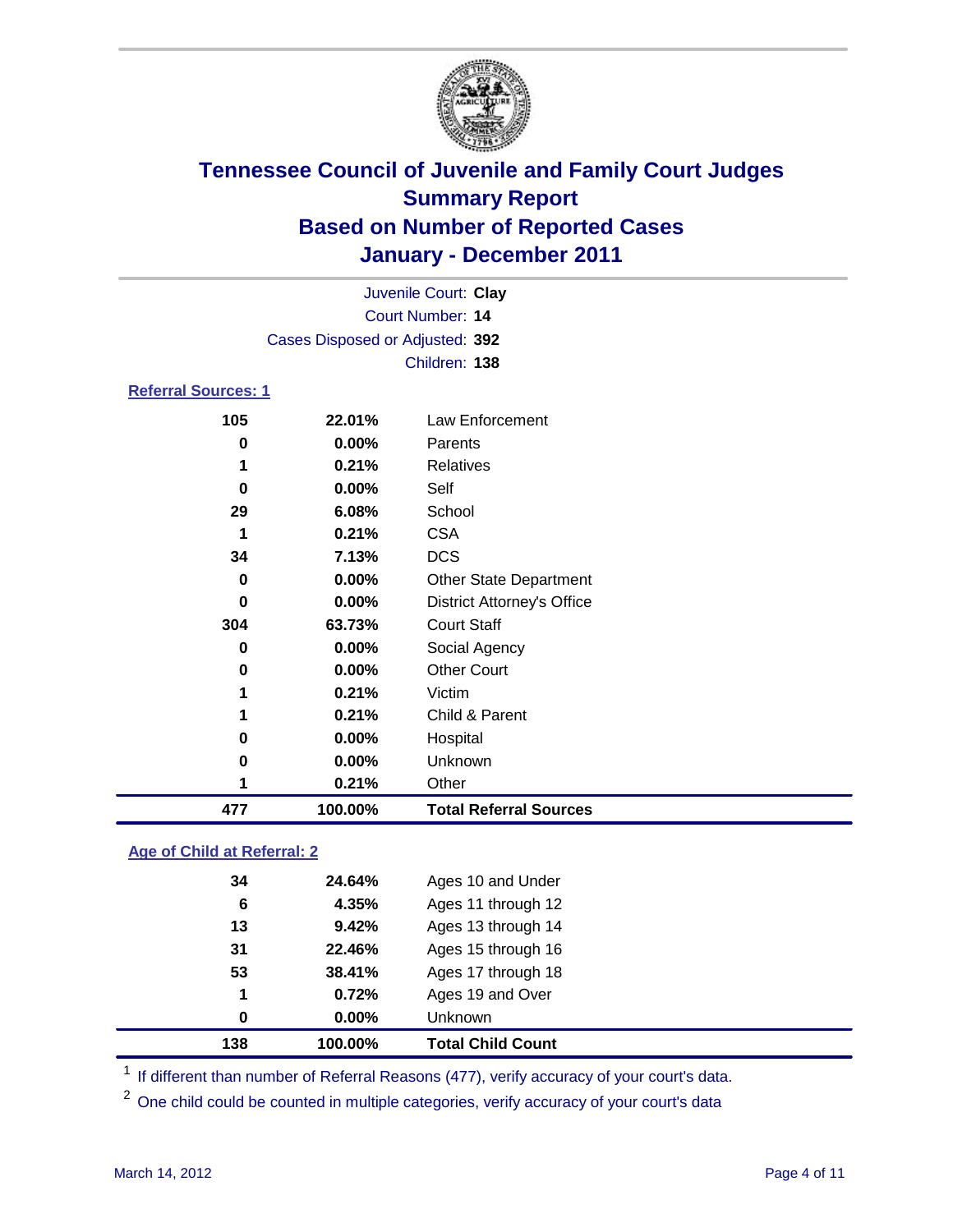

| Juvenile Court: Clay                    |         |                          |  |
|-----------------------------------------|---------|--------------------------|--|
| <b>Court Number: 14</b>                 |         |                          |  |
| Cases Disposed or Adjusted: 392         |         |                          |  |
|                                         |         | Children: 138            |  |
| Sex of Child: 1                         |         |                          |  |
| 85                                      | 61.59%  | Male                     |  |
| 53                                      | 38.41%  | Female                   |  |
| $\mathbf 0$                             | 0.00%   | Unknown                  |  |
| 138                                     | 100.00% | <b>Total Child Count</b> |  |
| Race of Child: 1                        |         |                          |  |
| 125                                     | 90.58%  | White                    |  |
| 5                                       | 3.62%   | African American         |  |
| $\mathbf 0$                             | 0.00%   | Native American          |  |
| $\mathbf 0$                             | 0.00%   | Asian                    |  |
| 5                                       | 3.62%   | Mixed                    |  |
| 3                                       | 2.17%   | Unknown                  |  |
| 138                                     | 100.00% | <b>Total Child Count</b> |  |
| <b>Hispanic Origin: 1</b>               |         |                          |  |
| 3                                       | 2.17%   | Yes                      |  |
| 134                                     | 97.10%  | <b>No</b>                |  |
| 1                                       | 0.72%   | Unknown                  |  |
| 138                                     | 100.00% | <b>Total Child Count</b> |  |
| <b>School Enrollment of Children: 1</b> |         |                          |  |
| 108                                     | 78.26%  | Yes                      |  |
| 13                                      | 9.42%   | No                       |  |
| 17                                      | 12.32%  | Unknown                  |  |
| 138                                     | 100.00% | <b>Total Child Count</b> |  |

One child could be counted in multiple categories, verify accuracy of your court's data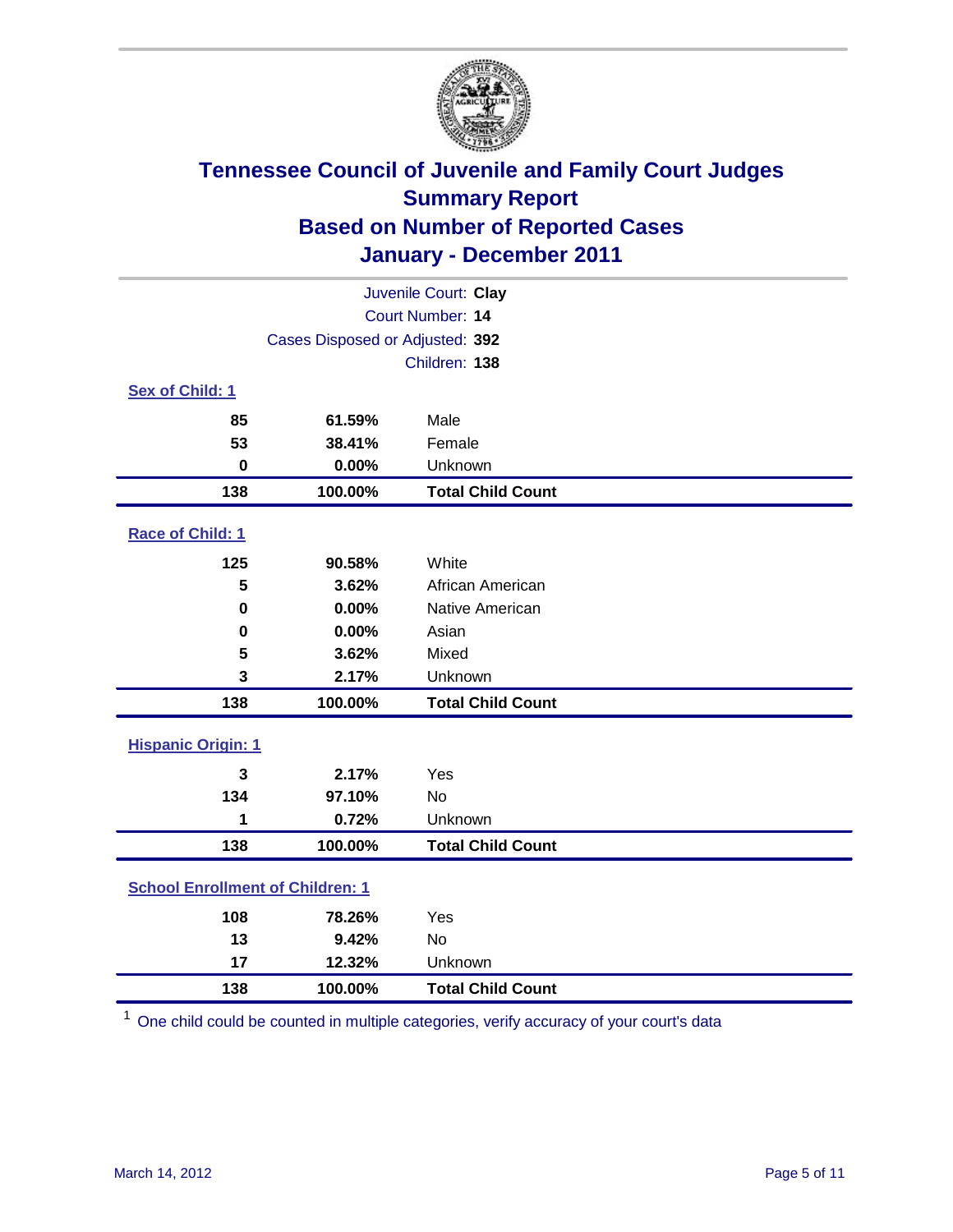

Court Number: **14** Juvenile Court: **Clay** Cases Disposed or Adjusted: **392** Children: **138**

### **Living Arrangement of Child at Time of Referral: 1**

| 138 | 100.00%  | <b>Total Child Count</b>     |
|-----|----------|------------------------------|
| 1   | 0.72%    | Other                        |
| 9   | 6.52%    | Unknown                      |
| 2   | 1.45%    | Independent                  |
| 0   | $0.00\%$ | In an Institution            |
| 0   | $0.00\%$ | In a Residential Center      |
| 0   | 0.00%    | In a Group Home              |
| 11  | 7.97%    | With Foster Family           |
| 0   | $0.00\%$ | With Adoptive Parents        |
| 19  | 13.77%   | <b>With Relatives</b>        |
| 12  | 8.70%    | <b>With Father</b>           |
| 32  | 23.19%   | With Mother                  |
| 12  | 8.70%    | With Mother and Stepfather   |
| 5   | 3.62%    | With Father and Stepmother   |
| 35  | 25.36%   | With Both Biological Parents |
|     |          |                              |

### **Type of Detention: 2**

| 392      | 100.00%  | <b>Total Detention Count</b> |
|----------|----------|------------------------------|
| $\bf{0}$ | $0.00\%$ | Other                        |
| 381      | 97.19%   | Does Not Apply               |
| $\bf{0}$ | $0.00\%$ | Unknown                      |
| 0        | $0.00\%$ | <b>Psychiatric Hospital</b>  |
| 0        | 0.00%    | Jail - No Separation         |
| 0        | $0.00\%$ | Jail - Partial Separation    |
| 0        | $0.00\%$ | Jail - Complete Separation   |
| 9        | 2.30%    | Juvenile Detention Facility  |
| 2        | 0.51%    | Non-Secure Placement         |
|          |          |                              |

<sup>1</sup> One child could be counted in multiple categories, verify accuracy of your court's data

<sup>2</sup> If different than number of Cases (392) verify accuracy of your court's data.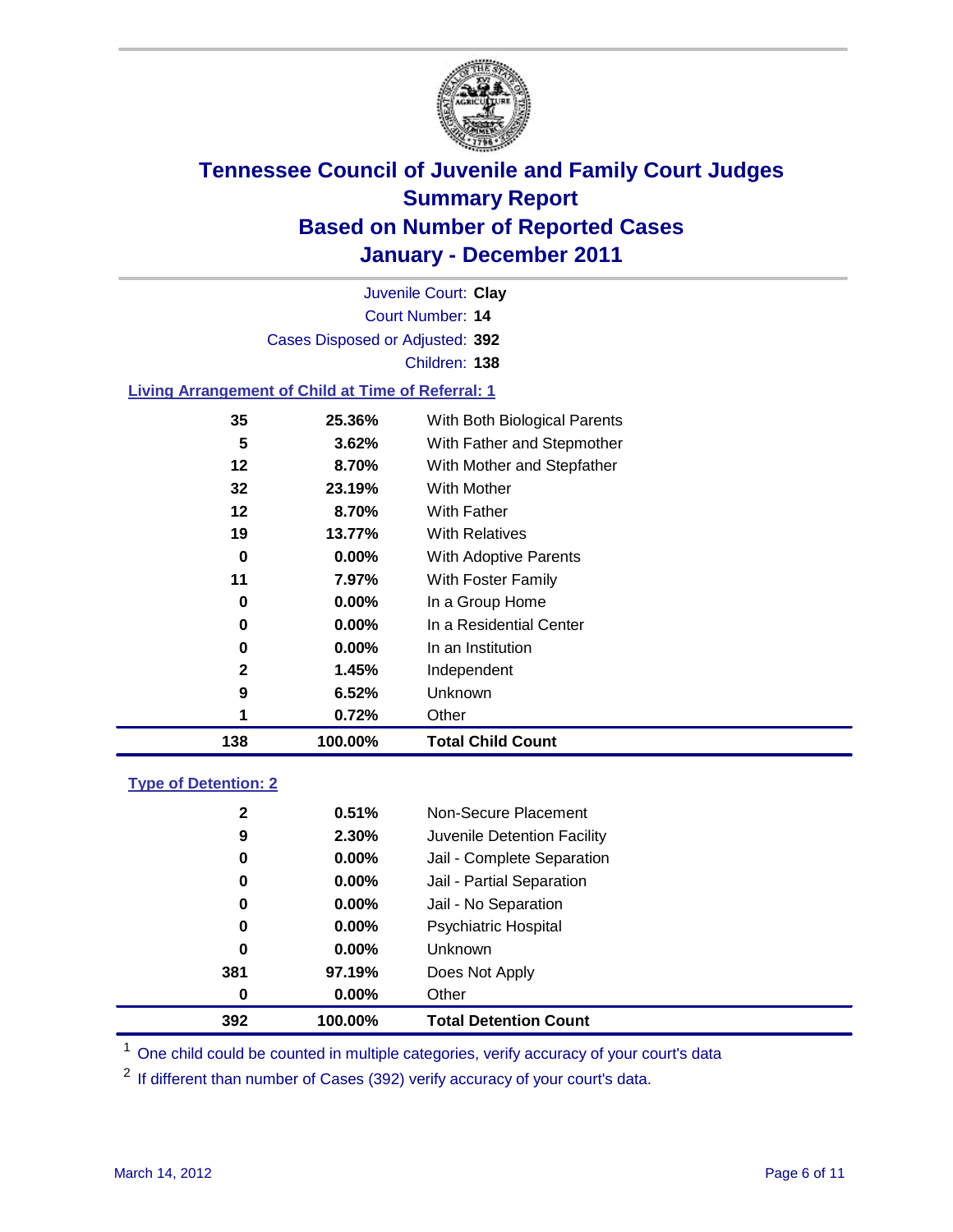

|                                                    |                                 | Juvenile Court: Clay                 |  |  |  |
|----------------------------------------------------|---------------------------------|--------------------------------------|--|--|--|
|                                                    | Court Number: 14                |                                      |  |  |  |
|                                                    | Cases Disposed or Adjusted: 392 |                                      |  |  |  |
|                                                    |                                 | Children: 138                        |  |  |  |
| <b>Placement After Secure Detention Hearing: 1</b> |                                 |                                      |  |  |  |
| $\mathbf{2}$                                       | 0.51%                           | Returned to Prior Living Arrangement |  |  |  |
| $6\phantom{1}6$                                    | 1.53%                           | Juvenile Detention Facility          |  |  |  |
| $\bf{0}$                                           | 0.00%                           | Jail                                 |  |  |  |
| 1                                                  | 0.26%                           | Shelter / Group Home                 |  |  |  |
| $\bf{0}$                                           | 0.00%                           | <b>Foster Family Home</b>            |  |  |  |
| $\bf{0}$                                           | 0.00%                           | Psychiatric Hospital                 |  |  |  |
| 0                                                  | 0.00%                           | <b>Unknown</b>                       |  |  |  |
| 383                                                | 97.70%                          | Does Not Apply                       |  |  |  |
| $\mathbf 0$                                        | 0.00%                           | Other                                |  |  |  |
| 392                                                | 100.00%                         | <b>Total Placement Count</b>         |  |  |  |
|                                                    |                                 |                                      |  |  |  |
| <b>Intake Actions: 2</b>                           |                                 |                                      |  |  |  |
| 70                                                 | 14.68%                          | <b>Petition Filed</b>                |  |  |  |
| $\bf{0}$                                           | 0.00%                           | <b>Motion Filed</b>                  |  |  |  |
| 73                                                 | 15.30%                          | <b>Citation Processed</b>            |  |  |  |
| 0                                                  | $0.00\%$                        | Notification of Paternity Processed  |  |  |  |
| 312                                                | 65.41%                          | Scheduling of Judicial Review        |  |  |  |
| 22                                                 | 4.61%                           | Scheduling of Administrative Review  |  |  |  |
| $\bf{0}$                                           | 0.00%                           | Scheduling of Foster Care Review     |  |  |  |
| $\bf{0}$                                           | 0.00%                           | Unknown                              |  |  |  |
| $\bf{0}$                                           | 0.00%                           | Does Not Apply                       |  |  |  |
| 0                                                  | 0.00%                           | Other                                |  |  |  |
| 477                                                | 100.00%                         | <b>Total Intake Count</b>            |  |  |  |

<sup>1</sup> If different than number of Cases (392) verify accuracy of your court's data.

<sup>2</sup> If different than number of Referral Reasons (477), verify accuracy of your court's data.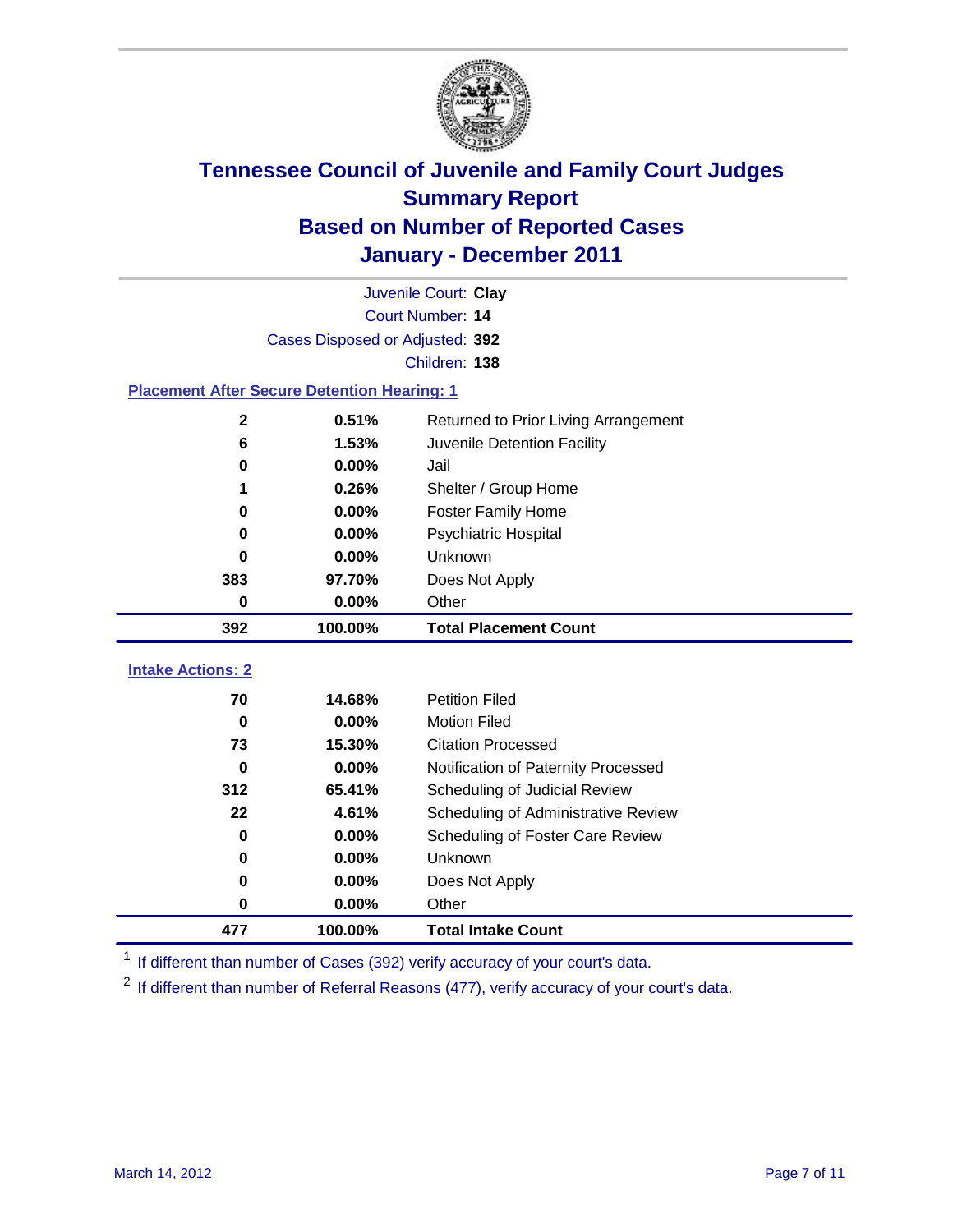

Court Number: **14** Juvenile Court: **Clay** Cases Disposed or Adjusted: **392** Children: **138**

### **Last Grade Completed by Child: 1**

| 138          | 100.00% | <b>Total Child Count</b> |
|--------------|---------|--------------------------|
| 0            | 0.00%   | Other                    |
| 28           | 20.29%  | Unknown                  |
| 0            | 0.00%   | Never Attended School    |
| 1            | 0.72%   | Graduated                |
| 0            | 0.00%   | <b>GED</b>               |
| 0            | 0.00%   | Non-Graded Special Ed    |
| 1            | 0.72%   | 12th Grade               |
| 34           | 24.64%  | 11th Grade               |
| 18           | 13.04%  | 10th Grade               |
| 10           | 7.25%   | 9th Grade                |
| 11           | 7.97%   | 8th Grade                |
| 4            | 2.90%   | 7th Grade                |
| 3            | 2.17%   | 6th Grade                |
| 4            | 2.90%   | 5th Grade                |
| 1            | 0.72%   | 4th Grade                |
| 1            | 0.72%   | 3rd Grade                |
| 1            | 0.72%   | 2nd Grade                |
| 3            | 2.17%   | 1st Grade                |
| 4            | 2.90%   | Kindergarten             |
| $\mathbf{2}$ | 1.45%   | Preschool                |
| 12           | 8.70%   | Too Young for School     |

| 138 | 100.00% | <b>Total Child Count</b> |  |
|-----|---------|--------------------------|--|
| 29  | 21.01%  | <b>Unknown</b>           |  |
| 101 | 73.19%  | No.                      |  |
| 8   | 5.80%   | Yes                      |  |
|     |         |                          |  |

One child could be counted in multiple categories, verify accuracy of your court's data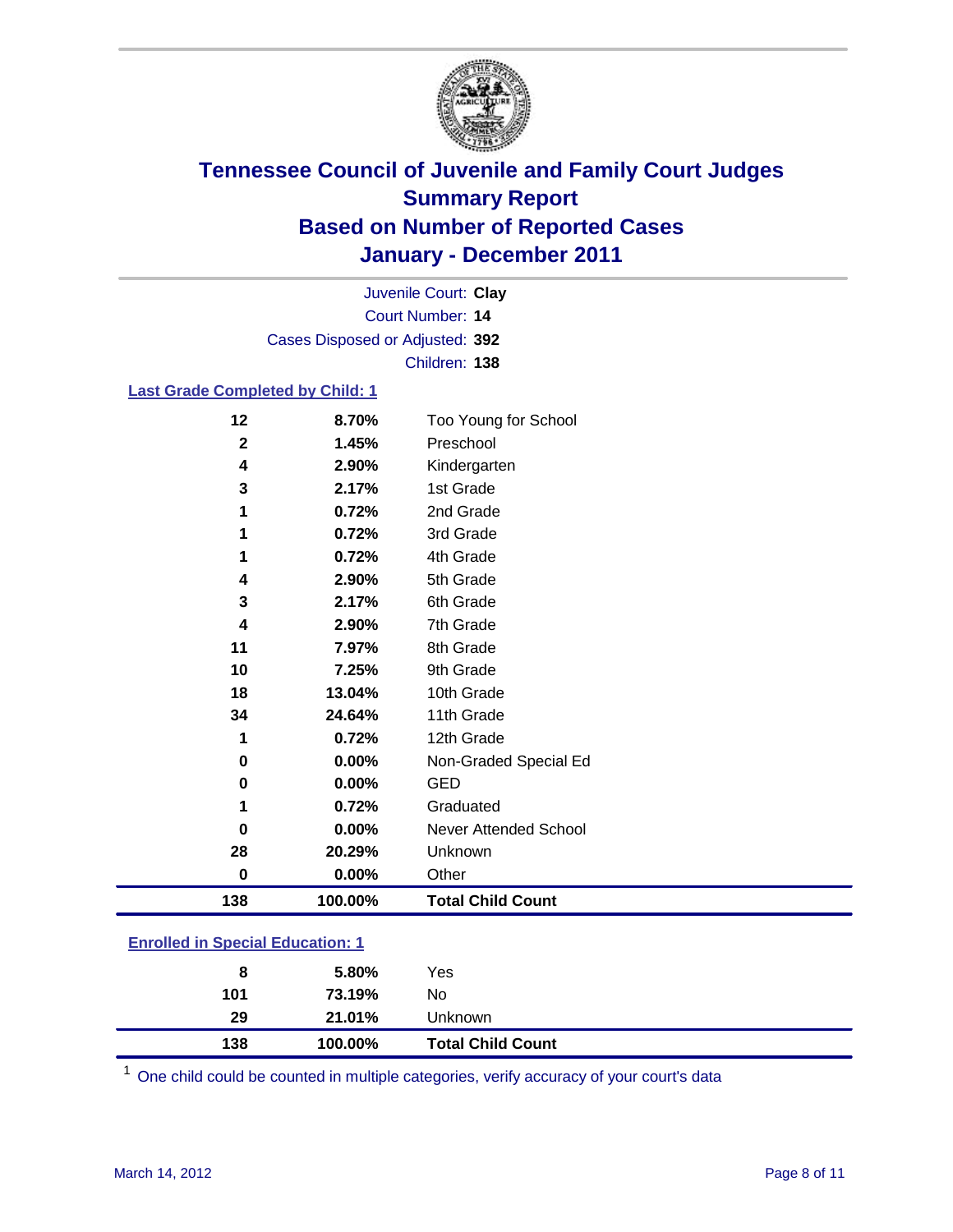

|                              |                                 | Juvenile Court: Clay      |
|------------------------------|---------------------------------|---------------------------|
|                              |                                 | <b>Court Number: 14</b>   |
|                              | Cases Disposed or Adjusted: 392 |                           |
|                              |                                 | Children: 138             |
| <b>Action Executed By: 1</b> |                                 |                           |
| 475                          | 99.58%                          | Judge                     |
| $\mathbf{2}$                 | 0.42%                           | Magistrate                |
| 0                            | $0.00\%$                        | <b>YSO</b>                |
| 0                            | 0.00%                           | Other                     |
| 0                            | 0.00%                           | Unknown                   |
| 477                          | 100.00%                         | <b>Total Action Count</b> |

### **Formal / Informal Actions: 1**

| 41  | 8.60%    | Dismissed                                        |
|-----|----------|--------------------------------------------------|
| 5   | 1.05%    | Retired / Nolle Prosequi                         |
| 17  | 3.56%    | <b>Complaint Substantiated Delinquent</b>        |
| 36  | 7.55%    | <b>Complaint Substantiated Status Offender</b>   |
| 0   | 0.00%    | <b>Complaint Substantiated Dependent/Neglect</b> |
| 0   | $0.00\%$ | <b>Complaint Substantiated Abused</b>            |
| 0   | $0.00\%$ | <b>Complaint Substantiated Mentally III</b>      |
|     | 0.21%    | Informal Adjustment                              |
|     | 0.21%    | <b>Pretrial Diversion</b>                        |
| 0   | $0.00\%$ | <b>Transfer to Adult Court Hearing</b>           |
| 0   | $0.00\%$ | Charges Cleared by Transfer to Adult Court       |
| 0   | 0.00%    | Special Proceeding                               |
| 49  | 10.27%   | <b>Review Concluded</b>                          |
| 327 | 68.55%   | Case Held Open                                   |
| 0   | $0.00\%$ | Other                                            |
| 0   | $0.00\%$ | <b>Unknown</b>                                   |
| 477 | 100.00%  | <b>Total Action Count</b>                        |

<sup>1</sup> If different than number of Referral Reasons (477), verify accuracy of your court's data.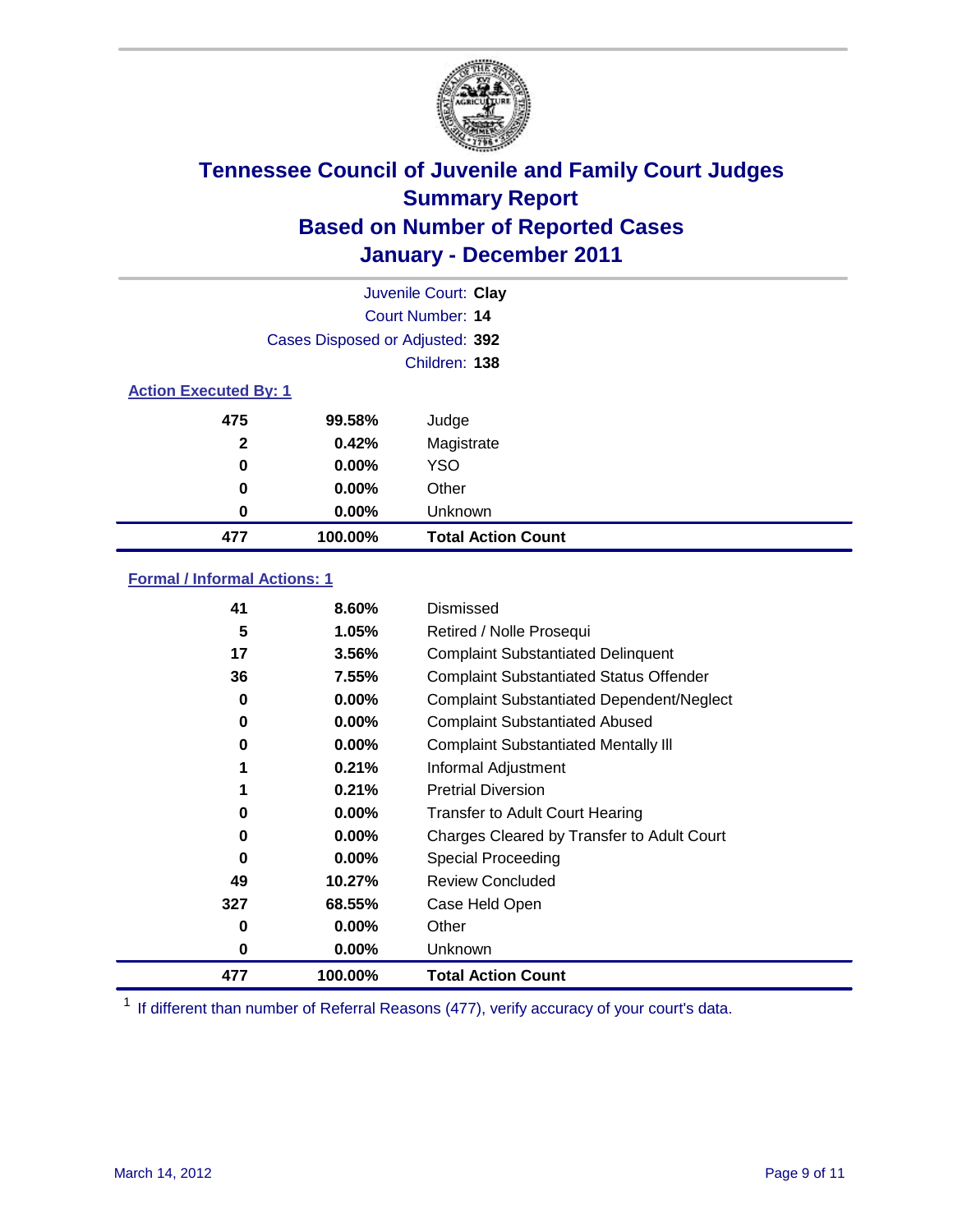

|                       |                                 | Juvenile Court: Clay                                  |
|-----------------------|---------------------------------|-------------------------------------------------------|
|                       |                                 | Court Number: 14                                      |
|                       | Cases Disposed or Adjusted: 392 |                                                       |
|                       |                                 | Children: 138                                         |
| <b>Case Outcomes:</b> |                                 | There can be multiple outcomes for one child or case. |
| 68                    | 15.04%                          | <b>Case Dismissed</b>                                 |
| 11                    | 2.43%                           | Case Retired or Nolle Prosequi                        |
| 0                     | 0.00%                           | Warned / Counseled                                    |
| 288                   | 63.72%                          | Held Open For Review                                  |
| 0                     | 0.00%                           | Supervision / Probation to Juvenile Court             |
| 7                     | 1.55%                           | <b>Probation to Parents</b>                           |
| 0                     | 0.00%                           | Referral to Another Entity for Supervision / Service  |
| 2                     | 0.44%                           | Referred for Mental Health Counseling                 |
| 7                     | 1.55%                           | Referred for Alcohol and Drug Counseling              |
| 0                     | 0.00%                           | <b>Referred to Alternative School</b>                 |
| 0                     | 0.00%                           | Referred to Private Child Agency                      |
| 7                     | 1.55%                           | Referred to Defensive Driving School                  |
| 1                     | 0.22%                           | Referred to Alcohol Safety School                     |
| 0                     | 0.00%                           | Referred to Juvenile Court Education-Based Program    |
| 1                     | 0.22%                           | Driver's License Held Informally                      |
| 0                     | 0.00%                           | <b>Voluntary Placement with DMHMR</b>                 |
| 0                     | 0.00%                           | <b>Private Mental Health Placement</b>                |
| 0                     | 0.00%                           | <b>Private MR Placement</b>                           |
| 0                     | 0.00%                           | Placement with City/County Agency/Facility            |
| 0                     | 0.00%                           | Placement with Relative / Other Individual            |
| 27                    | 5.97%                           | Fine                                                  |
| 6                     | 1.33%                           | <b>Public Service</b>                                 |
| 1                     | 0.22%                           | Restitution                                           |
| 0                     | 0.00%                           | <b>Runaway Returned</b>                               |
| 0                     | 0.00%                           | No Contact Order                                      |
| 0                     | 0.00%                           | Injunction Other than No Contact Order                |
| 2                     | 0.44%                           | <b>House Arrest</b>                                   |
| 1                     | 0.22%                           | <b>Court Defined Curfew</b>                           |
| 0                     | 0.00%                           | Dismissed from Informal Adjustment                    |
| 0                     | 0.00%                           | <b>Dismissed from Pretrial Diversion</b>              |
| 0                     | 0.00%                           | Released from Probation                               |
| 0                     | 0.00%                           | <b>Transferred to Adult Court</b>                     |
| 0                     | $0.00\%$                        | <b>DMHMR Involuntary Commitment</b>                   |